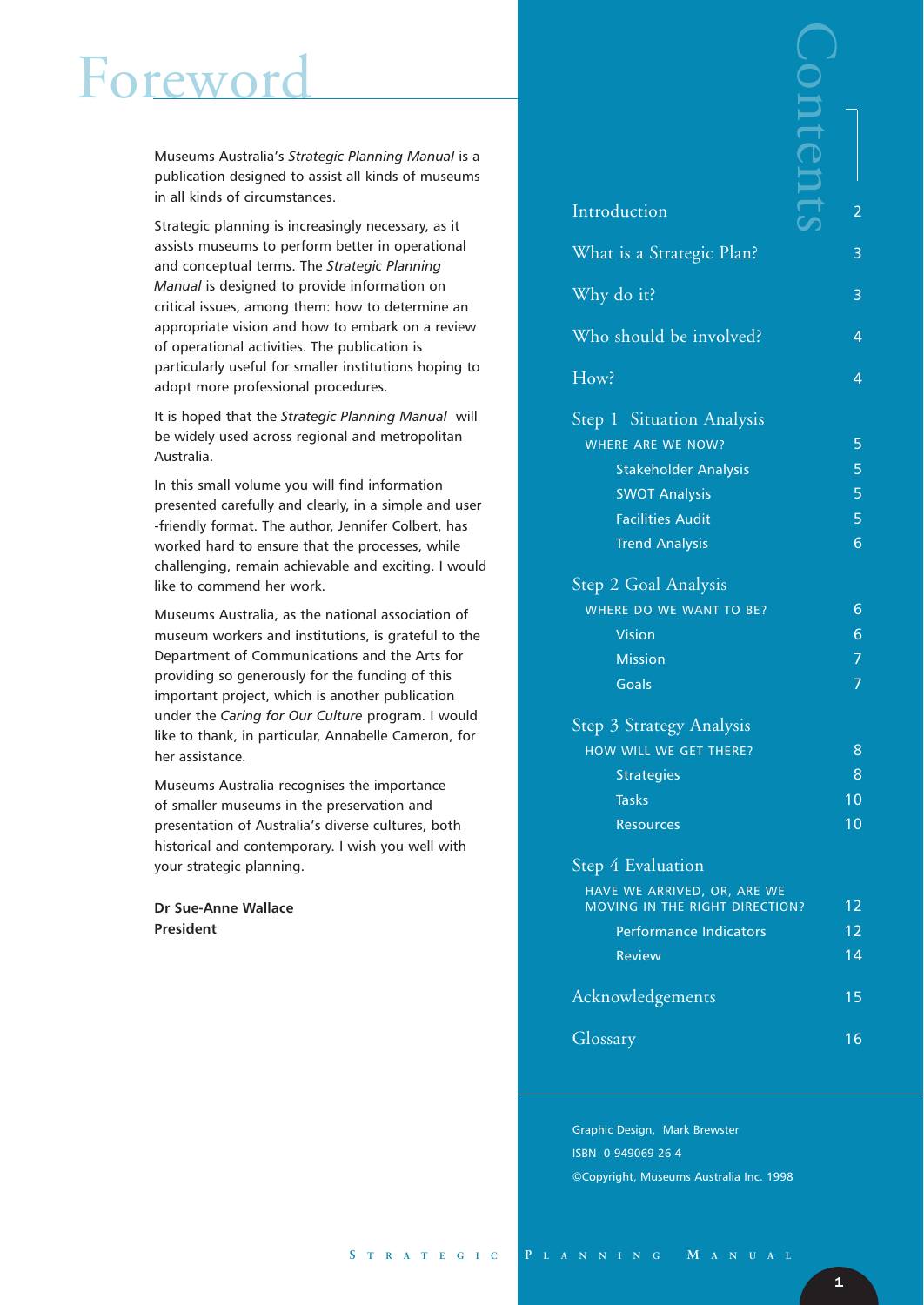### Introduction

Small museums are directly responsible for the presentation and preservation of a large part of Australia's diverse historical and contemporary culture. Good planning is necessary to ensure the survival of any museum. Museums Australia has developed this manual to assist small non-profit museums with their planning needs. It sets out a simple planning process - how to decide your vision and review your operational activities to ensure they are achieving your aims.

The dedicated people who work in small museums, both voluntary and paid workers, are critical to the success of our cultural sector. Whether paid or not, Board members or operational workers, your expertise, time and resources are valuable and every one of you can contribute to the planning process. For this reason, throughout this manual, museum workers – paid staff, volunteers, management, friends and members - are referred to as staff or workers.

It is hoped that museum staff will use this manual to reinforce or fine-tune the planning activities already occurring in their museums, or as a step by step guide to assist with the implementation of a formal and comprehensive planning process.

The International Council of Museums (ICOM) definition of museums:

A MUSEUM is a non profit making, permanent institution in the service of society. It is open to the public and it acquires, conserves, researches, communicates and exhibits, for the purpose of study, education and enjoyment, the material evidence of people and their environment.

Every museum will have a different balance of program activities. This manual aims to help you link all operational aspects of your museum - exhibition, conservation, marketing, acquisition, fundraising and public relations - with your mission, and set priorities in relation to your resources. It does not include standards of practice or policy examples. There are a number of resources for these areas available from Museums Australia, including this manual's companion document, *Caring for Our Culture: National guidelines for museums, galleries and keeping places.*

Should you wish to develop your planning techniques further, some references and resources are listed at the end of the document.

Some jargon has been unavoidable, but a glossary is provided to assist with definitions. Don't get distracted by terminology. As long as you are clear that there are broad aims that must be coordinated and translated into practical action steps, there is no need to debate exactly what you should call them.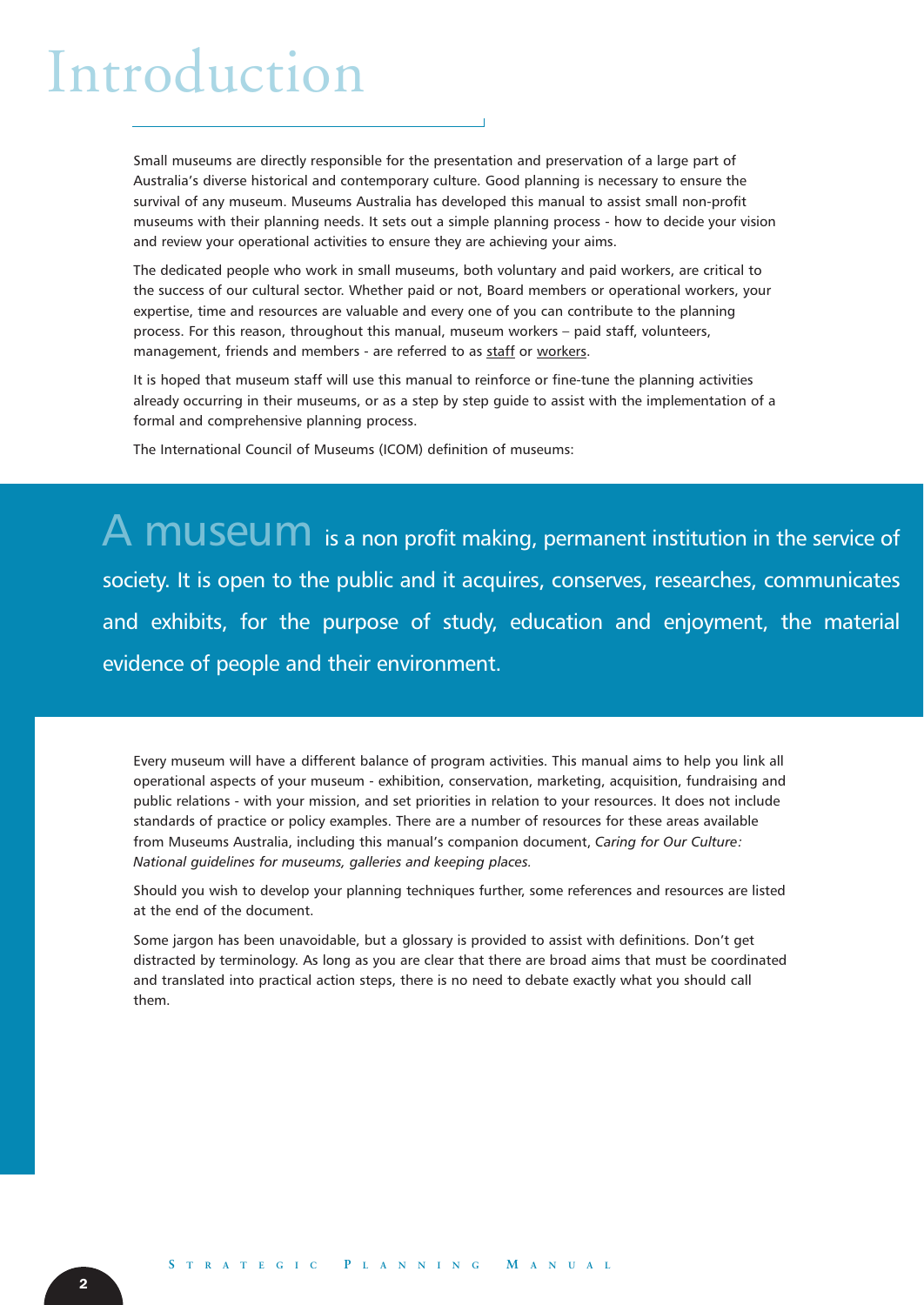# What is a Strategic Plan?

Put simply, a Strategic Plan is the bridge between where your museum is now and where you want it to be. The Plan expresses the direction of your organisation, identifies goals and actions that will enhance its operations, and matches the skills and resources of the organisation to achieve these.

A Strategic Plan usually includes:

- The vision (and/or)
- The mission
- Analysis of the environment
- Analysis of the organisation
- Strategic Goals
- Action Plan
- Review Mechanisms

The Plan encompasses the whole range of matters typically discussed at a usual Committee or staff meeting. *How can we attract more people to our museum? How can we afford to do a,b,c? Who should go to the conservation workshop next week? Should we be trying to get funding to build a new exhibition area, or new storage? What sort of message or image should our new brochure convey? How can we attract more volunteers?*

*(and) Should we try to attract people with special skills?* The Plan links and directs collection management, funding and resources, interpretative activities, marketing and community liaison activities.

The time span of a Strategic Plan is usually 3-5 years, and incorporates all the immediate and long term activities of your museum. Practicality dictates this average – it's a time consuming process, so you don't want to have to do it too often, but our environment is changing, and our planning must recognise and accommodate these developments. Choose a time frame that suits your organisation and accommodates your longer-term goals.

Your museum's Plan can be two pages or a detailed twenty. Size will depend on the degree of complexity of your museum and the amount of detail you wish. Size doesn't really matter. What does is that you've thought through the bridge building process – the now, the future and the nuts and bolts of how to get there.

## Why do it?

Staff of non-profit museums need to think and act strategically if their institution is to survive and prosper. More than ever before, the museum sector faces challenges and opportunities, including:

- Uncertainty about the future
- Greater difficulty in acquiring the resources to fulfil our objectives
- Audiences' greater choices other cultural institutions, events and leisure activities
- Higher expectations of audiences
- Increased demand for accountability from local, state and federal government, community groups and individual supporters.

A Strategic Plan will help your museum anticipate problems and recognize opportunities, unite the staff behind a clear direction, allocate scarce resources to agreed priorities and will be evidence If you don't know where you're going, you'll probably end up somewhere else

of your organization's commitment, vision and accountability.

Some of the benefits of developing a Strategic Plan and putting it into action are:

- A coherent basis for decision making
- Increased efficiency
- Increased effectiveness
- Improved communication with stakeholders
- Motivated and focussed workers

Strategic Planning is not a magic pill that will solve operational or financial problems. It is a tool that will clarify what is important, help you decide on reasonable goals and make it easier to secure support from funding bodies and your community.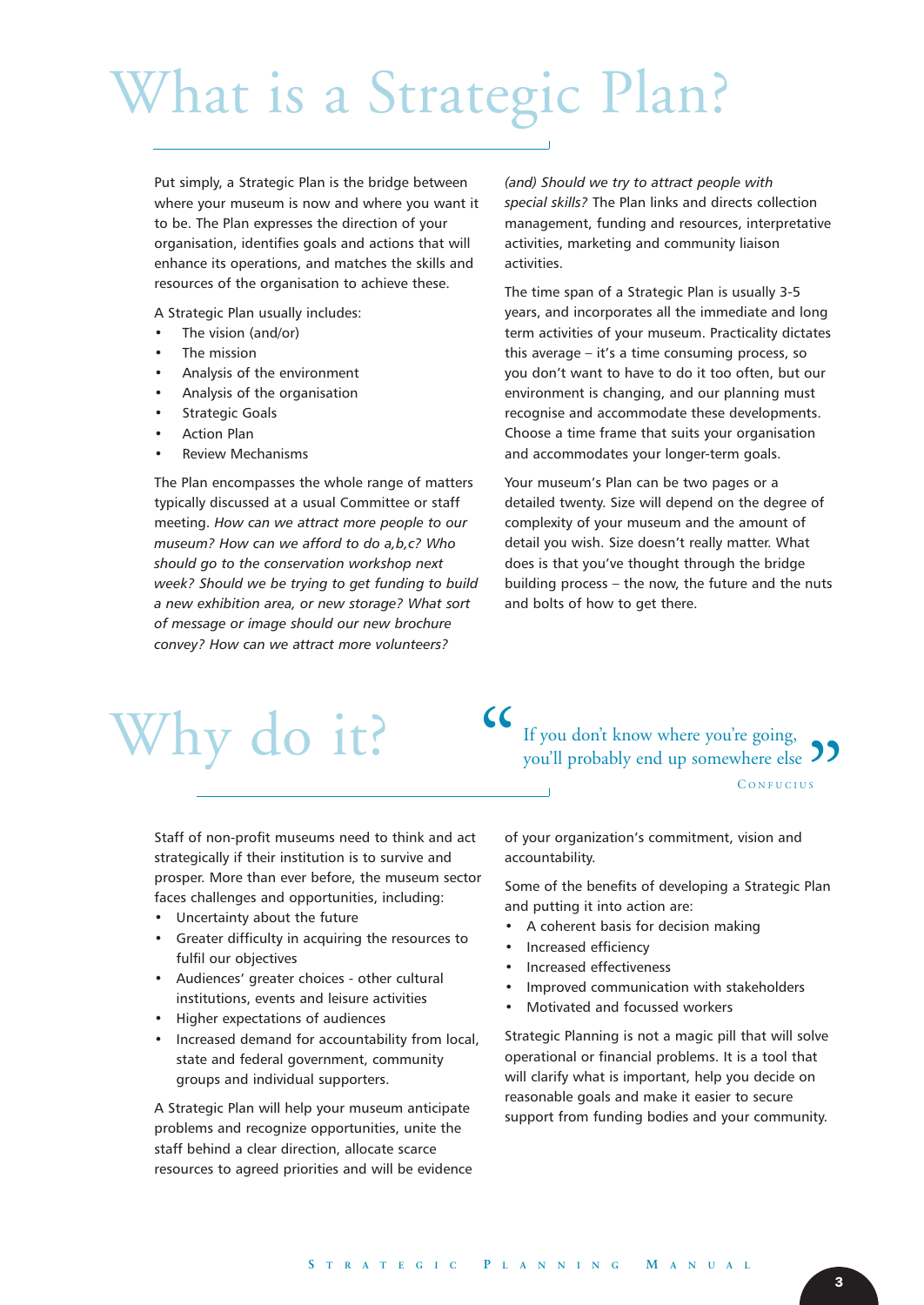## Who should be involved?

To ensure your Strategic Plan is comprehensive and supported within the museum, decision makers and workers should participate in the planning process. For small non-profit institutions, this means committee members and staff, both paid and unpaid. Interested people from outside the organisation who would be useful in terms of the environmental analysis could be invited to assist from the local Council or Chamber of Commerce, for example. The most important task to do as a group is developing the mission and the vision. Other steps in the process can be developed and drafted by a working group, then circulated for comment before moving onto the next step.

Involve as many people as possible, with divergent views and experiences. The aim is to create as rich an analysis as possible. Remember, people will usually support what they know about and have helped create. They tend to reject proposals imposed upon them.

It might be helpful to use someone from outside your organisation to facilitate the planning process - the person should be skilled in managing meetings and might have some knowledge of the museum and museum practices.

### How?

Allow adequate time. Your museum may choose to plan over two days intensively or over a series of half day sessions. It's worth having a break after Step 2 to digest the new directions, then before you start Step 3, recheck the vision, mission and goals. Don't spread the process over too much time; people get bored, or continuity is lost.

Butchers paper for brainstorming sessions helps keep a record of ideas. If you're using a whiteboard, make sure you make a record before it's cleaned!

At the beginning of each step, you'll need to think broadly and creatively, then narrow down your options using logic and practicality.

In working through the planning process, you will:

- Examine the environment in which your museum operates
- Identify and explore factors that affect your operations
- Develop or refine your vision for the future and the steps by which you'll attain it.
- Establish a framework to fulfil the mission and goals
- Clarify priorities and activities
- Allocate resources (people, materials, funds) to best achieve your goals
- Develop methods for evaluation

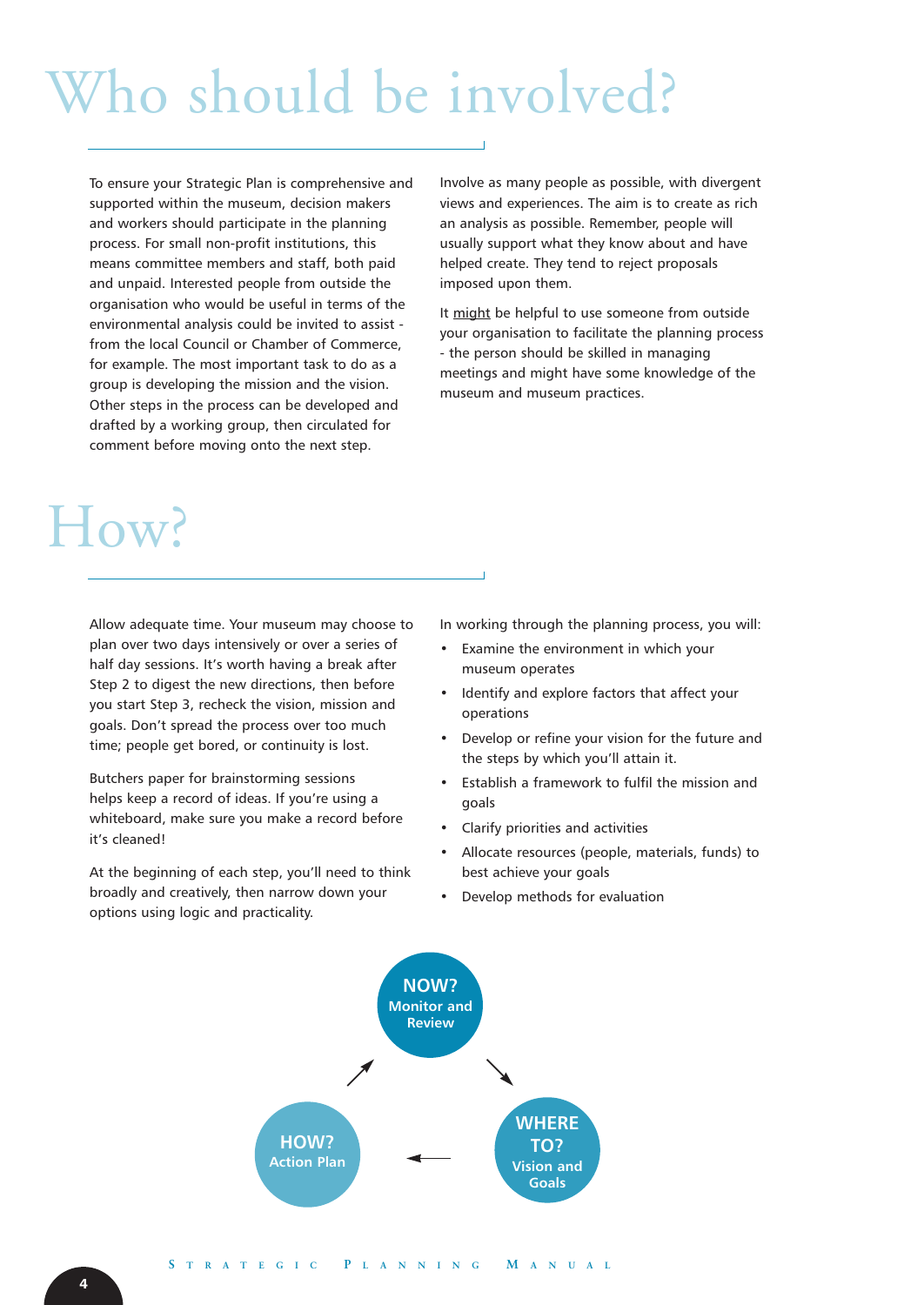The task of Situation Analysis is to produce a comprehensive review of current circumstances first the environment in which your museum operates, and then of the museum itself. This step has no right or wrong answers, it is a data gathering stage and an opportunity to describe, discuss and reflect. By being aware of external trends and developments, internal strengths and weaknesses can then be evaluated for importance. For example, if the Internet is increasingly the channel used for museum communication, education and marketing (an external trend), you may identify as an important weakness the fact that none of the staff is computer literate.

There are various methods to assess the current situation and four are provided. SWOT and Stakeholder Analysis are the minimum. Facilities Audit and Trend Analysis will provide more detailed internal and external analysis. You may find it helpful to try several, but note the overlaps.

### **Stakeholder Analysis**

A stakeholder is any person, group, or organisation that can place a claim on the museum's resources, attention or output, or is affected by its output. Stakeholder analysis is a means of identifying who the internal and external stakeholders are, how they evaluate the museum, how they influence the museum's operations, what your museum needs from them and how important they are. The key to success for any organisation is satisfying important stakeholders according to their own criteria for satisfaction. The results of this analysis will be used in developing the vision and mission statement,

but will also assist in determining who should be involved in the planning process.

Internal stakeholders may include groups of staff or influential individuals, members of the Committee of Management, students and service providers. External stakeholders could include local, federal and state governments, community organisations, funding bodies, educational institutions and professional associations such as Museums Australia. For example, a funding body such as the Australia Council may be an external stakeholder, evaluating you formally by the grant application and acquittal process and informally through visits and industry feedback. If you wish to receive ongoing financial and policy support from the Council, they would have a high degree of influence on your programs, and planning and reporting mechanisms.

### **SWOT Analysis (Strengths, Weaknesses, Opportunities & Threats)**

SWOT is a technique for assessing internal strengths and weaknesses and identifying external opportunities and threats. Note that opportunities and threats in the external environment are beyond your immediate control. They are things happening to you, which can be exploited or manoeuvred around. The internal aspects are under your control; things you are doing or have put in place.

**Facilities Audit** is a systematic method of describing your current operations (the S & W). *Think about aspects of your premises (location,*

| <b>Strengths</b>                                               | <b>Weaknesses</b> |
|----------------------------------------------------------------|-------------------|
| Use Facilities Audit lists to fill in Strengths and Weaknesses |                   |
| <b>Opportunities</b>                                           | <b>Threats</b>    |
| Use Trend Analysis to help fill in Opportunities and Threats   |                   |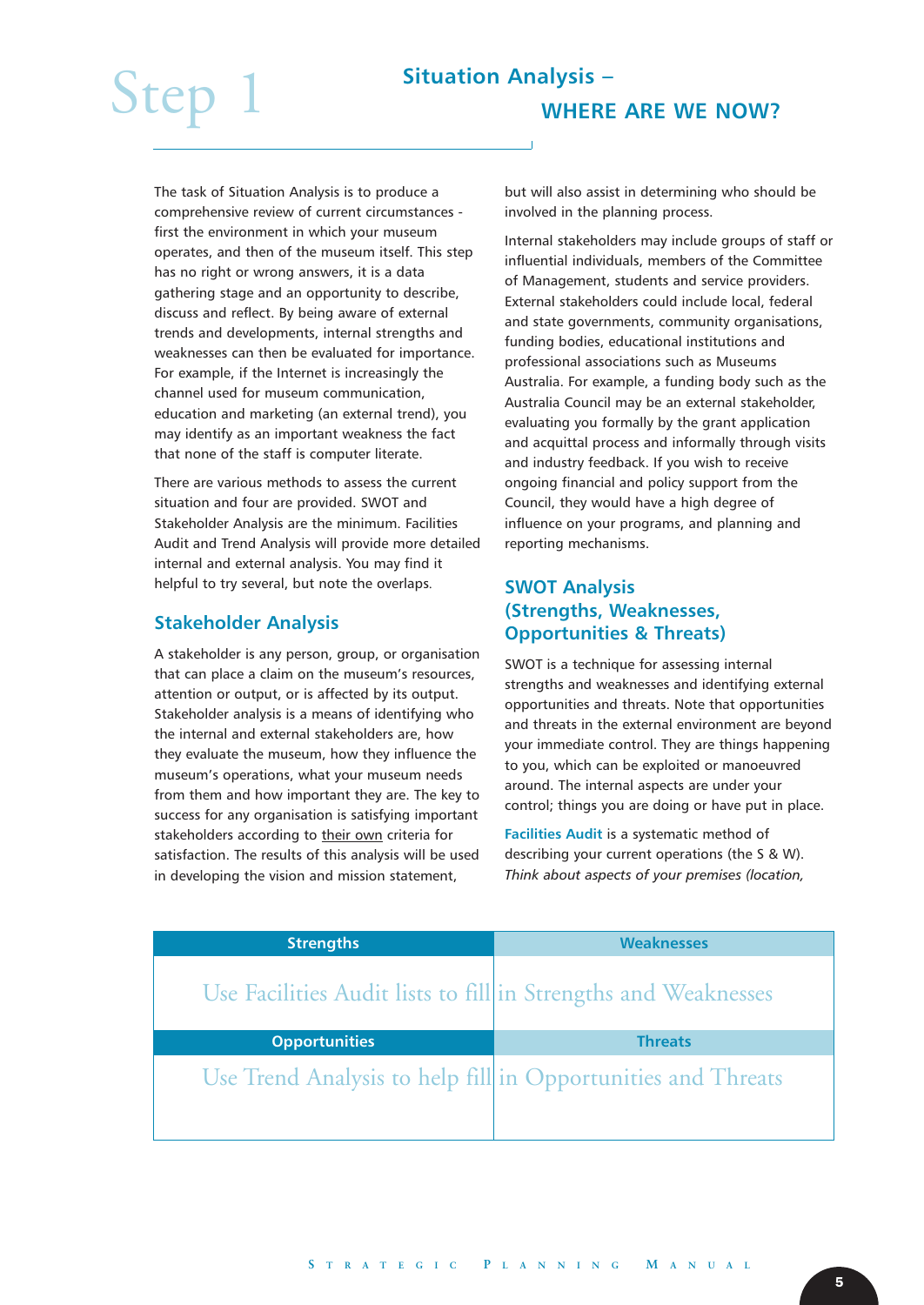#### *building, access and parking, signage,*

*surroundings), staff (numbers, skills and expertise, rewards, recognition, connections and linkages), collection (strengths and weaknesses, uniqueness, policies, conservation, popularity), communication (advertising, publications, word of mouth, public relations activities, profile, different groups catered for), finances (major funding sources, admissions, commercial operations), programs (mix of programs, popularity, visitor services, numbers and demographics).* 

#### **Trend Analysis** is a technique to assist

environmental analysis (the O & T). *Look at trends in funding, competition and audiences that may affect your operations. Reflect upon recent history and what has been 'in the news'; locally, nationally internationally and in the museum sector.* The more we understand external developments, the more we can align our actions with them rather than struggling against the tide.

Use the SWOT grid to list every important strength, weakness, opportunity and threat. Some items will be both strengths and weaknesses, opportunities and threats. Often strengths are what provides your advantage, and can be built upon further, whereas weaknesses are opportunities for growth and development.

The Situation Analysis will create a lot of information. Using the following criteria, sort through the data and consider which things matter:

- Urgent or important versus interesting
- Cause or symptom  $-$  the cause is more important than the effect, but both need to be managed
- Maximum effect the  $80/20$  rule applies, that 20% of our operations achieve 80% of our successes, or 20 % of our errors generate most complaints. What are the issues that will have maximum effect?

### Step 2 Goal Analysis – **WHERE DO WE WANT TO BE?**

This step helps you imagine how your museum could be in "the best of all worlds", and then decide the goals that will make that future. It involves dreaming up the perfect scenario, then tempering it with reality.

One of the distinguishing characteristics of a successful small museum is that the staff and office bearers are all pulling in the same direction - they understand the vision and mission of the organisation, and are working towards it.

#### **Vision**

The vision is a statement of what the organisation wants to be like. Create a vision that will guide your future actions and unite the efforts of everyone in your museum. It is generally accepted that those organisations that are driven by a clear, shared, well articulated vision tend to be more productive and more responsive to change.

You will need to be intuitive, emotional and a little irrational at this stage. Imagine the way things

would be if all was perfect and money was no object. *What would be your perfect building? Perfect audience? Optimal resources? What other organisations do you envy and why?* List as many ideas important to your museum as you can, making sure you include issues of quality and scope.

Now draw out key words and concepts and try to create a statement. The statement must be practical, relevant and credible if it is to provide guidance. It should be short, focussed and inspirational. It should not be vague, unrealistic or impossible. It should be a rallying point that builds on the strategic advantages of your museum, and clearly says *yes! That's where we want to be!* It should be relatively easy to communicate and appeal to all your stakeholders.

A useful rule of thumb: if you can't communicate the vision to someone in five minutes or less and get a reaction that signifies both understanding and interest, your vision may need more work.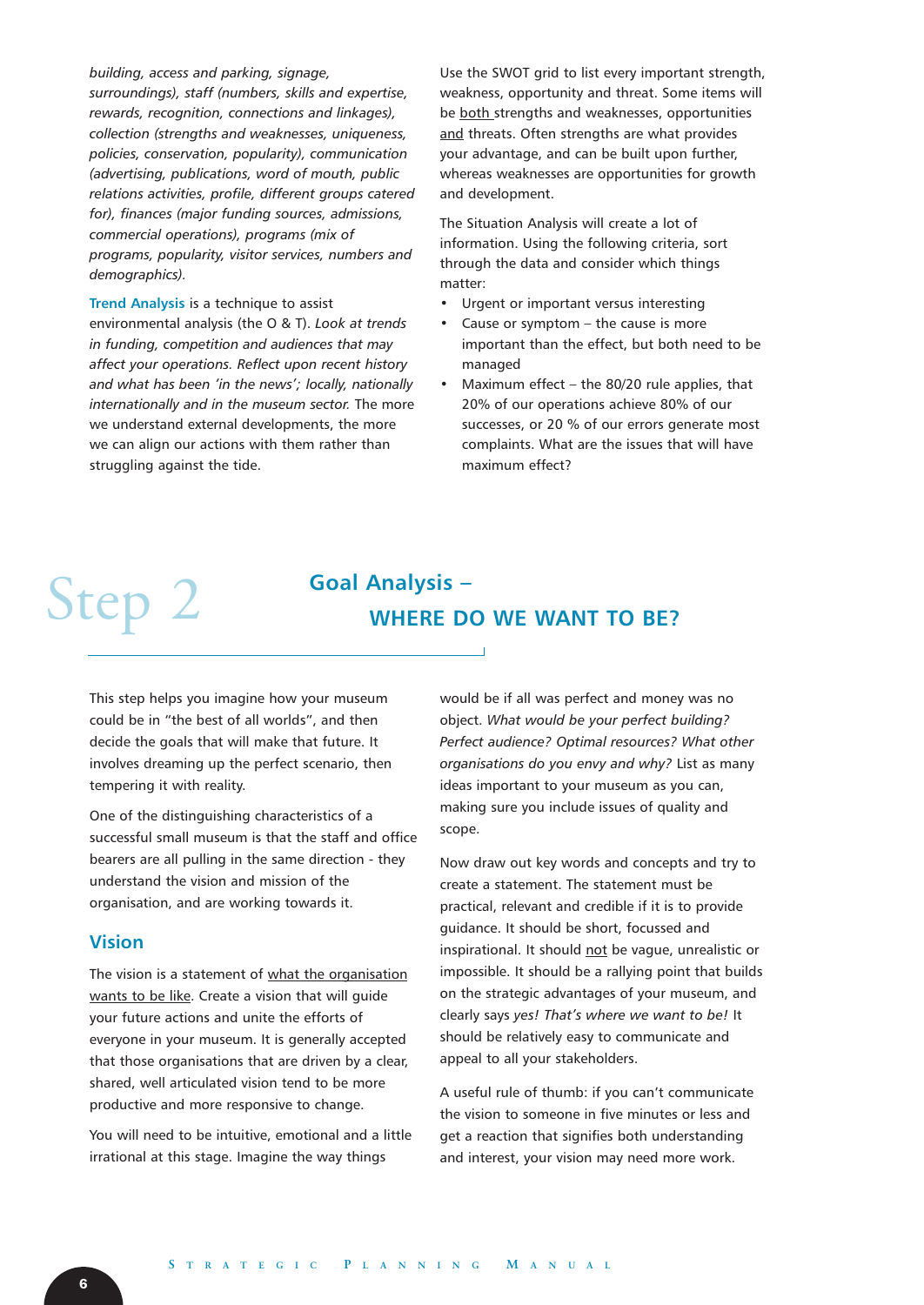

could lead to something like…

"200 Gertrude Street is a non-profit, publicly funded complex of gallery and studio facilities. The organisation provides professional support to artists in the early stages of their careers, through exhibition, studio and associated activity programs that address the relationship between contemporary art practices and current critical debate."

> 200 GERTRUDE STREET INCORPORATING GERTRUDE STREET ARTISTS' SPACES

"Melbourne's Living Museum of the West is a community museum which actively involves the people of Melbourne's west and others in documenting, preserving and interpreting the richness and depth of the region's social, industrial and environmental history."

MELBOURNE'S LIVING MUSEUM OF THE WEST

#### **Mission**

The mission is more pragmatic; it identifies the area of operation and scope of activities.

Answer the following questions*: What is the purpose of your museum? What activities or services does it provide? For whom? Why? Is there an underlying philosophy that directs its activities? How is your institution or service different*? *How is it the same?* This statement should be about the unique character and purpose of your museum.

Some organisations combine their mission and vision into the one statement.

#### **Together, the mission and vision:**

- Encourage unanimity of purpose  $-$  a single focus
- Guide the search for and selection of new activities and projects
- Establishes the organisational climate (formal/ casual, bureaucratic/democratic, practical/ ideological etc)
- Attract or deter potential staff, both paid and unpaid

#### **Goals**

What are the major areas in which you need to be successful in order to realise your vision? The goals should flow from the situation analysis based on the skill and resource strengths and weaknesses, the characteristics of the external environment and the needs and expectations of stakeholders - and be paths toward the vision.

Taking these one at a time…

- Strengths and weaknesses should be actively used to achieve the vision*. What do these suggest about how we should operate in the future?* These goals will be based on current capabilities and resources.
- Every element of the external environment in which your museum operates will offer a goal or influence goals. With respect to each point noted under opportunities and threats in your situation analysis, ask *What should our museum be trying to achieve here*?

The goals derived from your SWOT analysis will have a rational base. Now use your stakeholder analysis to consider more subjective aspects of analysis.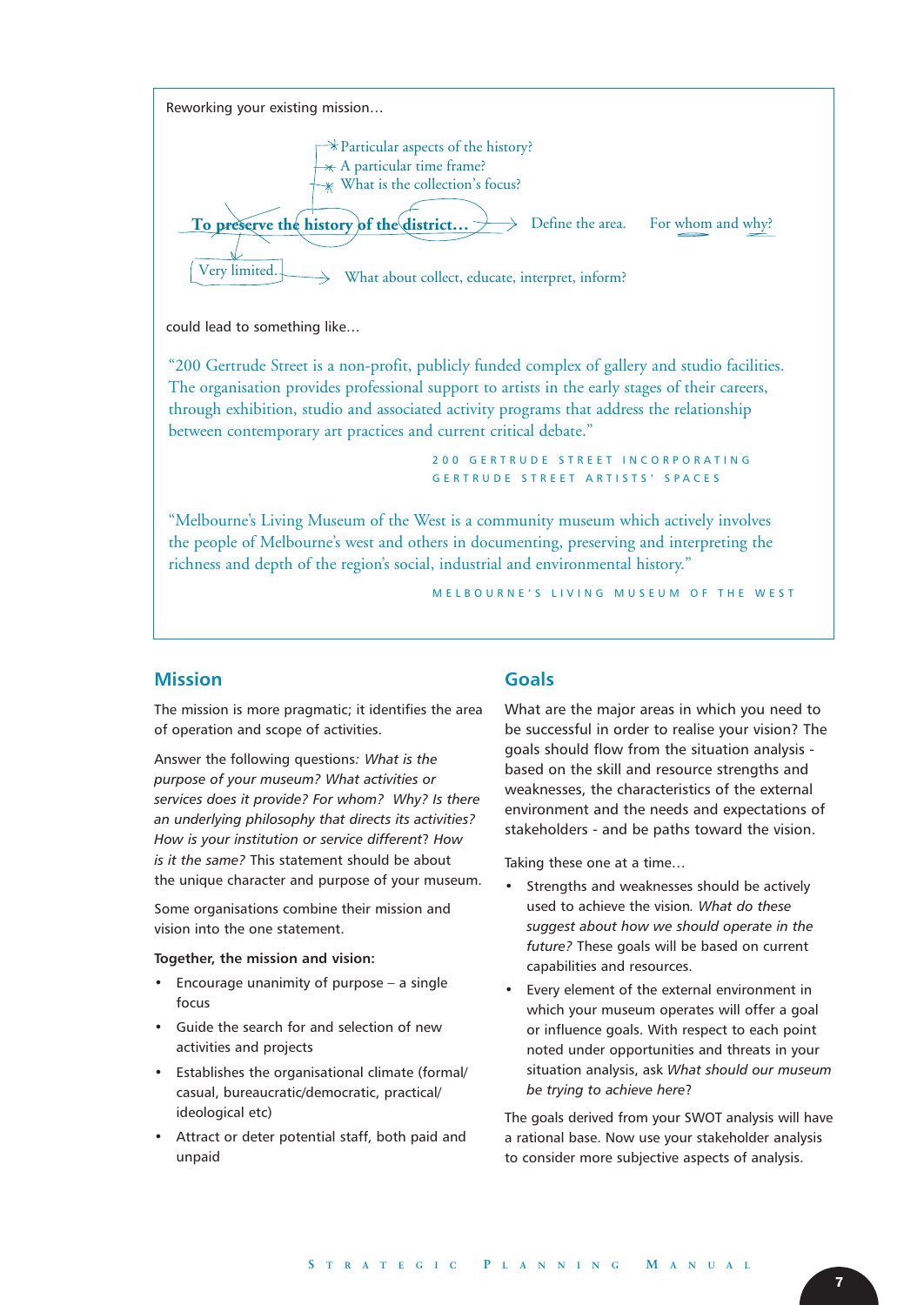- Key groups what are the interests of your sponsors and major supporters? What goals should you include to meet their needs? (Make sure these do not conflict with your mission and vision)
- Key staff are there influential staff who have particular hobbyhorses that must be included? (Ensure these are also compatible with the vision and mission)
- Outsiders what local political or community groups' needs should be addressed? Local industry, land care, indigenous, multicultural, historical, service, environmental, social, horticultural and political groups can exert influence and might be able to assist you.

Goals need to be challenging as well as widely accepted; therefore they need to be a bit difficult to force extra effort and creativity.

Once you have a list of goals, cluster them into related areas. This ensures that your Plan will be coherent and comprehensive, not a multitude of diverse activities out of which benefits might come. The clusters might be named programming, communication, funding and resources, collection management, etc. These clusters are your Key Result Areas - the areas of performance your museum will need to do well in to achieve your vision. Prune to those that are most crucial to your vision, so that there is at least one, but no more than a few, for each Key Result Area. Too many goals will spread your resources too thinly and make it difficult to achieve results.

This visionary part of your Plan looks like a tree diagram; for the vision and mission there are a number of Key Result Areas, each of which hold no less than one and no more than a few goals.

### Step 3<sup>Strategy Analysis –</sup> **HOW WILL WE GET THERE?**

This step translates your broad goals into short term operational strategies and tasks, then matches resources with the Plan.

Your planning involves thinking about both long term and short term goals. The long term planning tends to involve changes to your technologies, facilities and operations - things that typically require large investments of resources, committed over long time periods. In contrast, short term goals can be achieved sooner and are probably less complex. Both types of goals have to be broken down into strategies and tasks, and each task supported with people, information, facilities and/or money.

### **Strategies**

Try to think of many possible ways to achieve a goal, in traditional and alternative ways. Brainstorm, copy what others are doing, build on strengths and challenge the usual. For example, the goal is to increase access to your collection. Strategies could include a suitcase tour to local schools, lending items out to the local hospital or shopping centre, digitalising the collection and facilitating electronic access, arranging an exhibition with special events for community groups that may have a particular interest, or behind the scenes tours for collectors. Another strategy might be to review your collection policy, which should provide accurate guidance about the fragility and safety of your collection, and the type of access possible.

Now*, which strategies will best achieve the goal? Which are necessary? Which will have the maximum impact, at the lowest resource cost?* Get rid of the ones that will drain resources and/or have low effectiveness. You may end up with one strategy per goal or several. Several hints: think big but start small, go for urgent and important over nice and make sure as many people as possible are involved and committed. The nuts and bolts are being assembled, and everyone has a piece to contribute.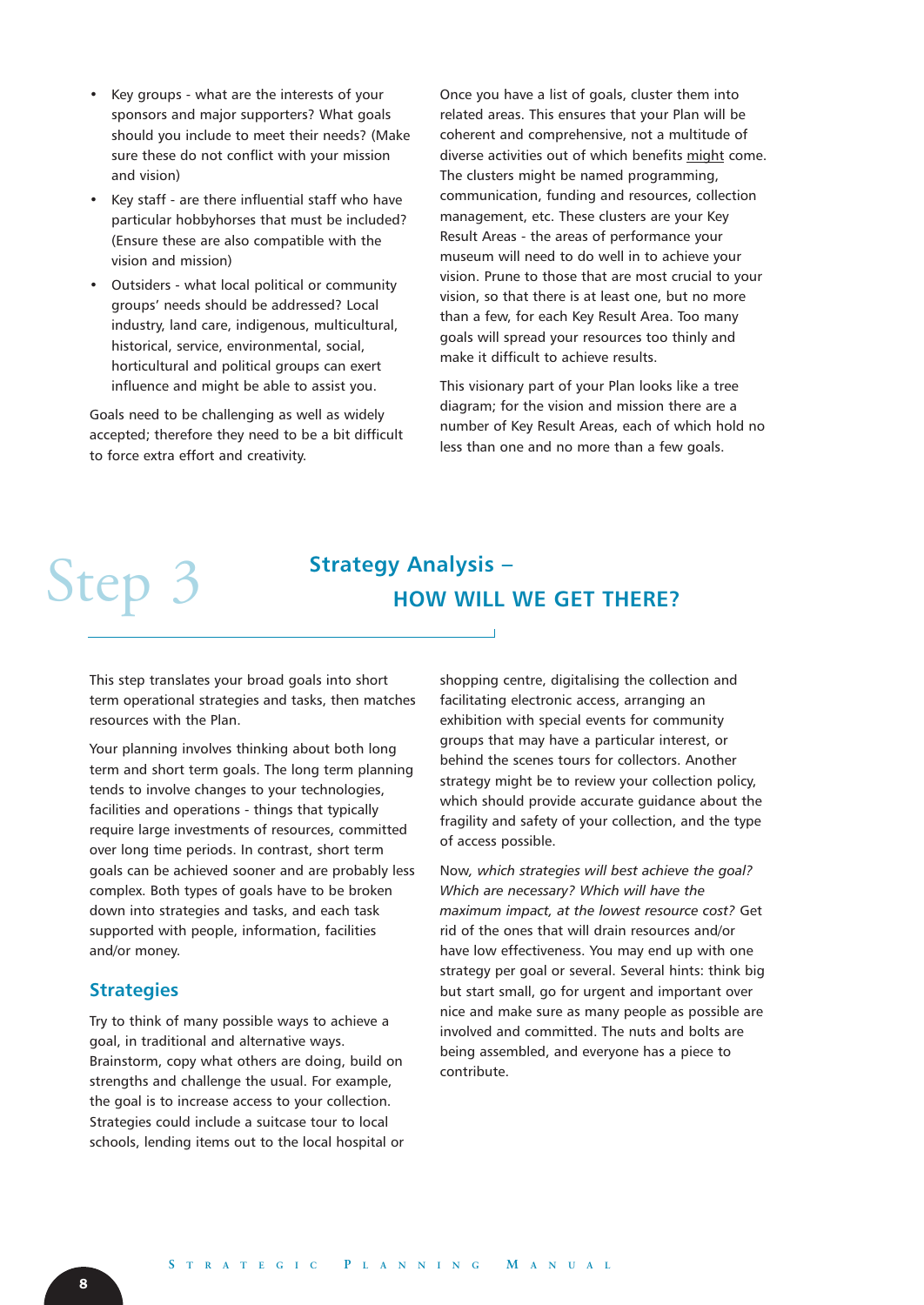| <b>Key Result Areas</b> | <b>Strategies</b>                                                                                                                                                      | <b>Time frame</b> |
|-------------------------|------------------------------------------------------------------------------------------------------------------------------------------------------------------------|-------------------|
| 1 Collection Management | Monitor progress and implementation of objectives, ensuring they reflect Goals and Mission Statement.<br>1.1                                                           | ongoing           |
|                         | Continue with cataloguing program<br>1.2                                                                                                                               | ongoing           |
|                         | Seek additional funds in order to carry out Conservation report recommendations and implement heritage projects.<br>1.3                                                | 1998/99           |
|                         | Implement recommendations of the VCCCM Conservation report.<br>1.4                                                                                                     | 1998/99           |
|                         | Evaluate current Collection policy.<br>1.5                                                                                                                             | 1997/99           |
|                         | Ensure an effective documentation system is maintained.<br>1.6                                                                                                         | 1997/99           |
|                         | Ensure effective storage and conservation.<br>1.7                                                                                                                      | 1997/99           |
|                         | Establish heritage report on historic Pioneers cottage and implement.<br>1.8                                                                                           | 1999              |
|                         | Improve signage and labelling of items in the Museum.<br>1.9                                                                                                           | ongoing           |
| 2 Education             | Develop continuing education program for local primary government, Catholic and independent schools.<br>2.1                                                            | 1999              |
|                         | Consult with secondary schools to develop an ongoing relationship and services to assist students.<br>2.2                                                              | 1999              |
|                         | Develop an exhibition on the growth of Western Port for the Bass Bicentennial celebrations in 1998.<br>2.3                                                             | 1997/8            |
|                         | Provide physical facilities which enhance research.<br>2.4                                                                                                             | 1998              |
|                         | Research and publish information brochures and books on local history.<br>2.5                                                                                          | 1999              |
|                         | Provide orientation and training for volunteers.<br>2.6                                                                                                                | ongoing           |
| 3 Public Relations      | Develop a vibrant and all embracing public relations program liaising with tourism bodies and involving<br>3.1                                                         |                   |
|                         | local newspapers and tourism papers.                                                                                                                                   | 1998, 1999        |
|                         | Provide heritage items for sale in an attractive setting in the Museum shop<br>$3.2^{\circ}$                                                                           | 1998              |
|                         | Work with neighbouring historical/heritage societies (listed)<br>3.3                                                                                                   | ongoing           |
|                         | Organise interesting, stimulating and wide-ranging interest subjects for general meetings of the Society<br>3.4                                                        | ongoing           |
|                         | Increase membership by 10% annually<br>3.51                                                                                                                            | ongoing           |
|                         | Develop interactive displays and hands-on exhibits in consultation with others<br>3.6                                                                                  | 1999              |
|                         | Publicise Society and Museum in local areas with specific brochures/newsletters, insertions in tourism publications,<br>3.7<br>as well as personal contact and mailing | ongoing           |
|                         | Attain registration in the Museum Accreditation Program<br>3.8                                                                                                         | 1997              |
|                         | Accomplish and celebrate accreditation in the Museum Accreditation Program<br>3.9                                                                                      | $1999+$           |

#### HASTINGS- WESTERN PORT HISTORICAL SOCIETY INC

**S**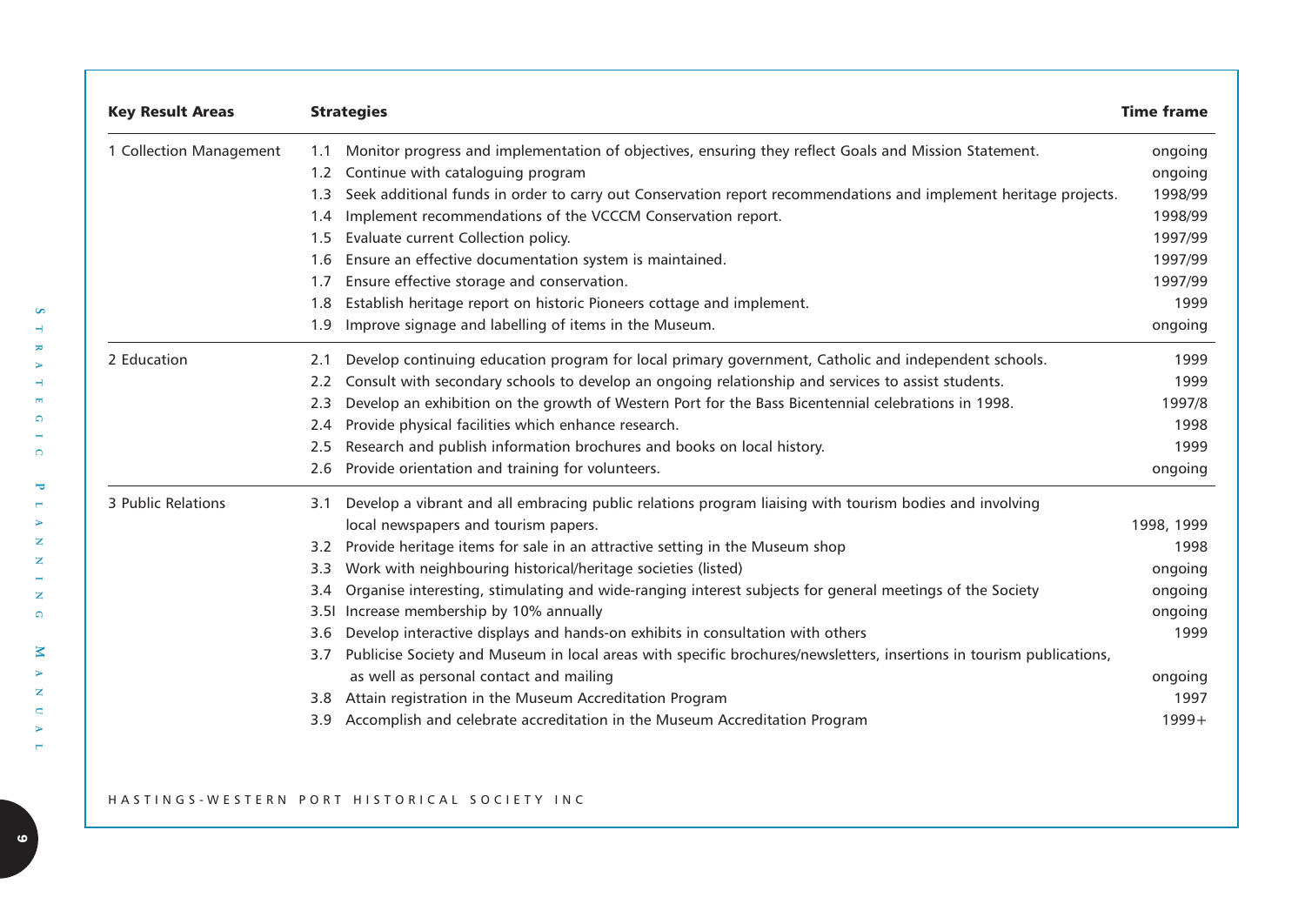#### **Tasks**

Each strategy will consist of a series of concrete tasks, allocated to particular people and requiring particular resources. This is the detailed blueprint of your Plan. Keep your options open at this stage; don't delete a strategy because you don't have adequate resources at the moment*. Who will do it? How will it be done? What resources are required? What are the milestones?* 

#### **Resources**

Resources are human, financial, informational and physical. If you don't have the right mix and quantity of resources, *can you achieve them? How?* Start by looking at what you need to do all the tasks, then what you have or expect to have, then think about how to make up the gaps. Strengths, weaknesses, financial and facilities audit information will be useful here. If you identify large scale problems in resourcing, a whole new goal to plan for change may be necessary. If the resource problem is relatively minor, make it a task under the relevant strategy.

#### **Human resources**

*What expertise do you need that you don't have? How can you get it?* Through training, recruiting particular individuals, encouraging secondary or tertiary student placements or projects (and not just museum studies - think marketing, business, arts administration, graphic design, computers), establishing networks. *How to motivate and excite staff? How to make sure staff have a sense they're benefiting, not just giving and doing?* "Gain appropriate staff" may become a strategy under your marketing or collection management goals, and the task may be to approach the local TAFE to establish a final year marketing student placement, to talk to other organisations in your district to explore the possibility of sharing the employment costs of a person with conservation experience, or to attract new volunteers.

Staff networks and relationships with other organisations are an important part of your human resources. Consider whether strategic alliances with other community groups or institutions would help. A joint production is at one end of the spectrum, mutual backscratching in the middle and a new audience or volunteer pool the other end possibility.

#### **Financial**

This is a key aspect of what is often called the Business Plan of the museum. The Business Plan is typically reviewed and updated monthly, quarterly or as required

Make sure you involve the person who prepares your accounts in this step. Although the documents you will prepare are for internal use at this stage, it's worth ensuring they are prepared in accordance with the appropriate accounting standards so that they can be provided to external bodies if necessary in preparation for fundraising activities.

#### **Budget**

Your budget gives a snapshot of the planned income and expenditure for the next year (financial or calendar, whichever you use for management purposes). The simplest way is to use the last year's actual figures, adjusting for expected changes and then, adding the new costs of your planned strategies. Start with expenditure. Make the adjustment figures as accurate as you can (for example, increases in electricity and rates), but rough costings will do for the new endeavours that have come out of the planning process. Now, income, and try to be accurate about whether you'll get grants and the amounts, try to predict admissions, donations etc based on last year's actuals.

The gap between your "pretty sure" income and ambitious expenditure has to be thought about in terms of fundraising. Don't prune your Plan until after the next step.

#### **Fundraising**

Identify possible additional sources of income either in-kind support or cash*. Can you get additional grants for specific items? Are there generous benefactors in your community who may be interested in your activities? Would local businesses be likely to help with materials or services? Is it possible to charge admission or raise your admission prices? Sell more items in your gift shop? Can you share resources (including people) with another organisation, either ongoing or on a project basis?* If you can find definite and realistic ways to increase income or reduce expenditure by gaining in-kind support, so that the two sets of figures match, go ahead with your Plan.

If income is still below expenditure, prune your Plan. You may have to delay some strategies or choose cheaper alternate strategies - to go ahead with a one span bridge rather than two. If strategy review will not balance your budget, go back to Step 2 and scale down your vision, reduce your ambitions.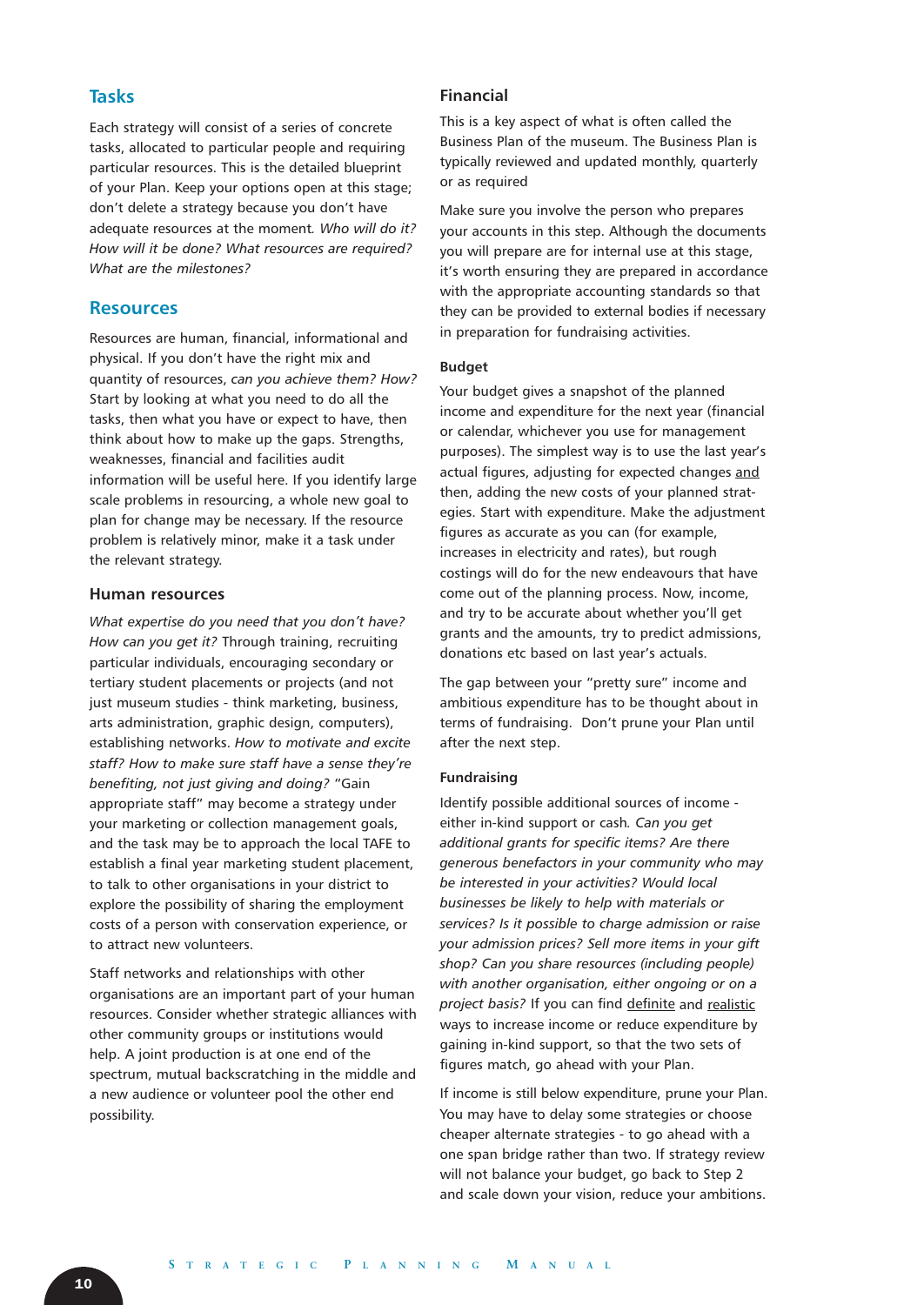| <b>Bank open</b>                                                                                                                         | Jan | Feb | Mar | Apr | <b>May</b> | Jun | Jul | Aug | Sep | Oct | Nov | <b>Dec</b> |
|------------------------------------------------------------------------------------------------------------------------------------------|-----|-----|-----|-----|------------|-----|-----|-----|-----|-----|-----|------------|
| <b>INCOME</b>                                                                                                                            |     |     |     |     |            |     |     |     |     |     |     |            |
| Grant 1                                                                                                                                  |     |     |     |     |            |     |     |     |     |     |     |            |
| Grant 2                                                                                                                                  |     |     |     |     |            |     |     |     |     |     |     |            |
| Grant 3                                                                                                                                  |     |     |     |     |            |     |     |     |     |     |     |            |
| Admissions                                                                                                                               |     |     |     |     |            |     |     |     |     |     |     |            |
| Donations                                                                                                                                |     |     |     |     |            |     |     |     |     |     |     |            |
| Memberships                                                                                                                              |     |     |     |     |            |     |     |     |     |     |     |            |
| Function hire                                                                                                                            |     |     |     |     |            |     |     |     |     |     |     |            |
| Special admissions                                                                                                                       |     |     |     |     |            |     |     |     |     |     |     |            |
| Other                                                                                                                                    |     |     |     |     |            |     |     |     |     |     |     |            |
| <b>Total</b>                                                                                                                             |     |     |     |     |            |     |     |     |     |     |     |            |
| EXPENDITURE<br>Salaries<br>Rent and overheads<br>Insurance<br>Marketing/PR<br>Collection<br>Project 1<br>Project 2<br>Project 3<br>Other |     |     |     |     |            |     |     |     |     |     |     |            |
| <b>Total</b>                                                                                                                             |     |     |     |     |            |     |     |     |     |     |     |            |
| Net in/out cash flows                                                                                                                    |     |     |     |     |            |     |     |     |     |     |     |            |
| <b>Bank close</b>                                                                                                                        |     |     |     |     |            |     |     |     |     |     |     |            |

ARTS VICTORIA DEP ARTMENT OF PREMIER AND CABINET CASH FLOW TEMPLATE

**S**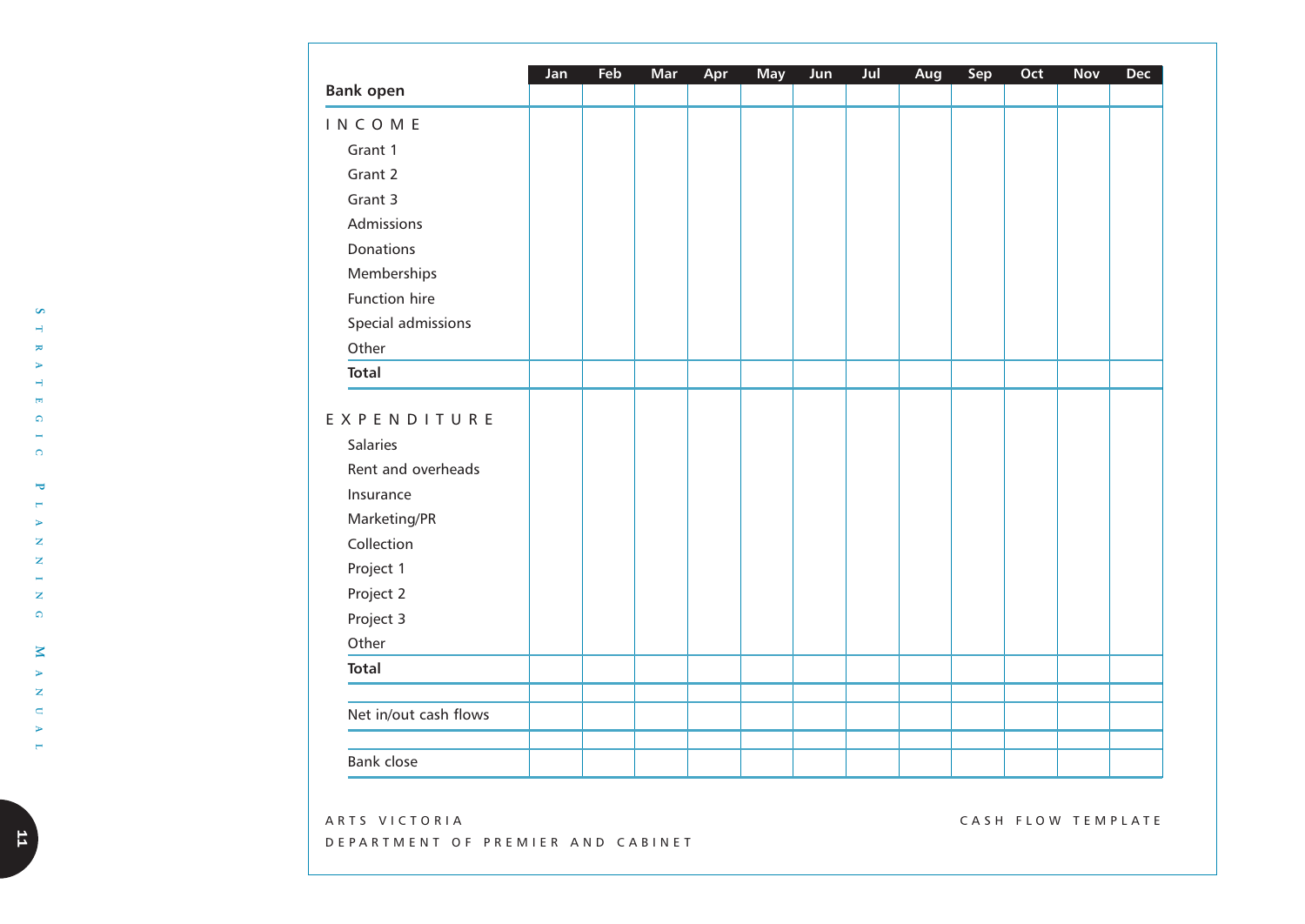#### **Cash Flows**

One of the biggest problems for small museums is ensuring you have enough cash to keep operating on a week to week or month to month basis. A Cash Flow projection tracks your anticipated income and expenditure over time so you can be sure there will be enough cash to pay anticipated bills, or at least plan the cheapest acceptable method of financing any shortfalls. Think carefully about when your cash comes in - grants, admissions, donations, fundraising, sales. Now look at when basic operational spending is necessary. Map these amounts onto a weekly or monthly planner over a full year. Now you can plan your additional expenditure on projects and extras to fit around your cash flows. There's not much point having the most fantastic exhibition about a local pioneer identity if you can't pay the rent next month!

#### **Physical resources**

Your bricks and mortar, computers, conservation and environmental monitoring equipment, display cabinets and storage facilities are long life or expensive resources that are not readily changed or upgraded. They will constrain your strategy choice, and, might generate their own planning goals, strategies or tasks.

#### **Information resources**

These are the documents and data by which you define your organisation and keep it operating policies, procedures, member and visitor data, mailing lists, disaster plans, financial paperwork and reports. Written procedures direct behaviour and are therefore helpful for new staff. Policies guide behaviour and give your museum a reference point for actions. As with physical resources, these may constrain strategies (the collection policy, for example, may restrict your access strategies) or you may identify the need to develop or improve what you have to assist the attainment of a goal or strategy.

Each goal generates at least one strategy, each strategy will require a number of tasks, each task will require a person to be responsible, some resources, a method and a measure. This operational part of your Plan can be drawn up as a table.

## Step 4 Evaluation -

### **HAVE WE ARRIVED, OR, ARE WE MOVING IN THE RIGHT DIRECTION?**

Evaluation provides your museum with ways of measuring the successes and failures of your actions. It allows you to assess if you're on track, and provides you with powerful material to justify grant applications and sponsorship bids, and the means to acquit them satisfactorily.

This can be the most complex and frustrating area, as the link between strategic actions and results can be obscure. In some cases, although the museum's success or failure could be due to unrelated events - the unexpected demise of a competitor, higher income for your audiences, a sudden reduction in the public funds available to support your museum - it is critical to assess whether actions have been carried through, and their obvious results.

#### **Performance Indicators**

 $\overline{\phantom{a}}$ 

Performance Indicators are the measurable aspects of each strategy, and, taken together, are the way of measuring your progress towards your goals. During the planning phase everyone involved in a strategy should agree on how to assess its success or failure, but in numeric terms. (Descriptive terms may be useful, but can make it difficult to assess whether you've achieved what you set out to do.) Now choose a realistic pass/fail number and clarify the time frame. 6 exhibitions or 25 school visits over the year; 1 complaint per week, or as a better measure which tells you more about your service, 1 complaint per week which was not able to be solved by the front of house staff; 2 textiles professionally repaired over the year; a policy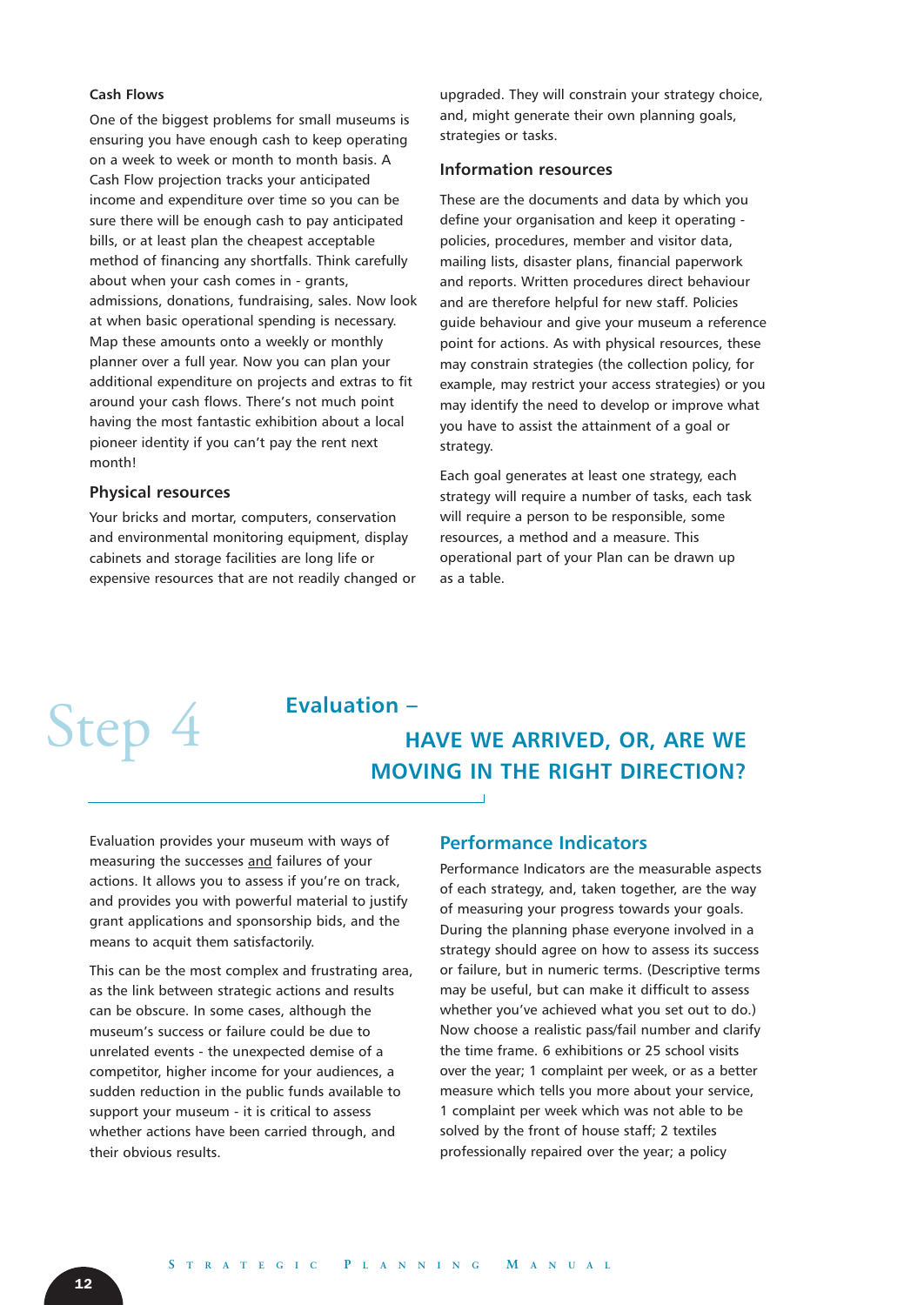#### **Key Result Area 1 - Care of Objects**

#### **Scope**

Acquisition, storage, conservation, research and exhibition of objects accepted in accordance with the Museum's Collection Management Policy.

#### **Objective**

The Museum will care for objects in the collection to the best possible standard thereby meeting its obligations to its community and the national collection by:

- Providing appropriate access to researchers and visitors to collection items held;
- Meeting the needs of the community with respect to interpretation, education, information and use of objects and research materials within our care and control;
- Application of the collections management policies as published;
- Regular renewals of displays both for the preservation of objects themselves and to sustain the interest of repeat visitors.

#### **Action**

- 1. Ensure accurate, detailed and current recording of collection items Ongoing work as per collection management schedule, recurring.
- 2. Maintain standard of care of collection objects Ongoing work as per collection management schedule, recurring.
- 3. Encourage visitors to come to the museum through initiatives in professional publications, production of leaflets and brochures etc. March of each financial year
- 4. Survey conditions of store areas to ensure stability is maintained Ongoing and with physical survey completed by December 20 each year.
- 5. Conservation of objects as required to maintain best condition Ongoing with work times in February to April and October to December annually
- 6. Accessioning of objects and necessary research associated with that process. Ongoing processing of objects and reevaluation of collection recurring

#### Performance measure

Customer satisfaction with availability of collection objects, their standard of care/appearance and the depth to which they are researched.

#### **Key Result Area 4 - Display**

#### **Scope**

Research, plan, coordinate and produce high quality displays to educate, entertain, inform and communicate to our community tangible evidence of society and its development.

#### **Objective**

The museum will exhibit for the purposes of education, enjoyment and study material evidence of people and their environment, particularly focussed on the Western Suburbs of metropolitan Perth. This will be achieved by:

- Regular renewals of displays both for the preservation of the objects themselves and to sustain the interest of repeat visitors;
- Instituting a coordinated program of displays with relevance to our community;
- Meeting the needs of the community with respect to interpretation of material evidence of its past;
- Providing appropriate access to displays of objects which relate to the community's history;
- Regular monitoring and surveying of the community members to plan new or reworked displays;
- Application of the display policy of the Claremont Museum.

#### **Action:**

- 1. Encourage introduction of occasional externally curated exhibitions where their themes are appropriate to the Claremont community. Annually
- 2. Ensure that a comprehensive program of display themes is worked out and applied. Ongoing and as per display schedule
- 3. Research, prepare and seek additional external funding for display commemorating the Centenary of Women's Suffrage 1999. March 1999
- 4. The millennium display a forward thinking retrospective on Western Australian social history. March 2000
- 5. Research and prepare in cooperation with government agencies at all levels a centenary of federation display - tentatively intended to look at the

function and powers of government and the responsibilities of citizens. March 2001

6. Sequentially change the content of one display area on an annual basis. Annually to 2001 and continually for the life of the museum.

#### **Performance measure**

Customer satisfaction with quality, content and relevance of displays. measured by survey of visitors on an ongoing basis, visitor research and front end evaluation prior to the installation of new displays. measured by survey of users of service and market research conducted on the museum's behalf.

CLAREMONT MUSEUM (WA)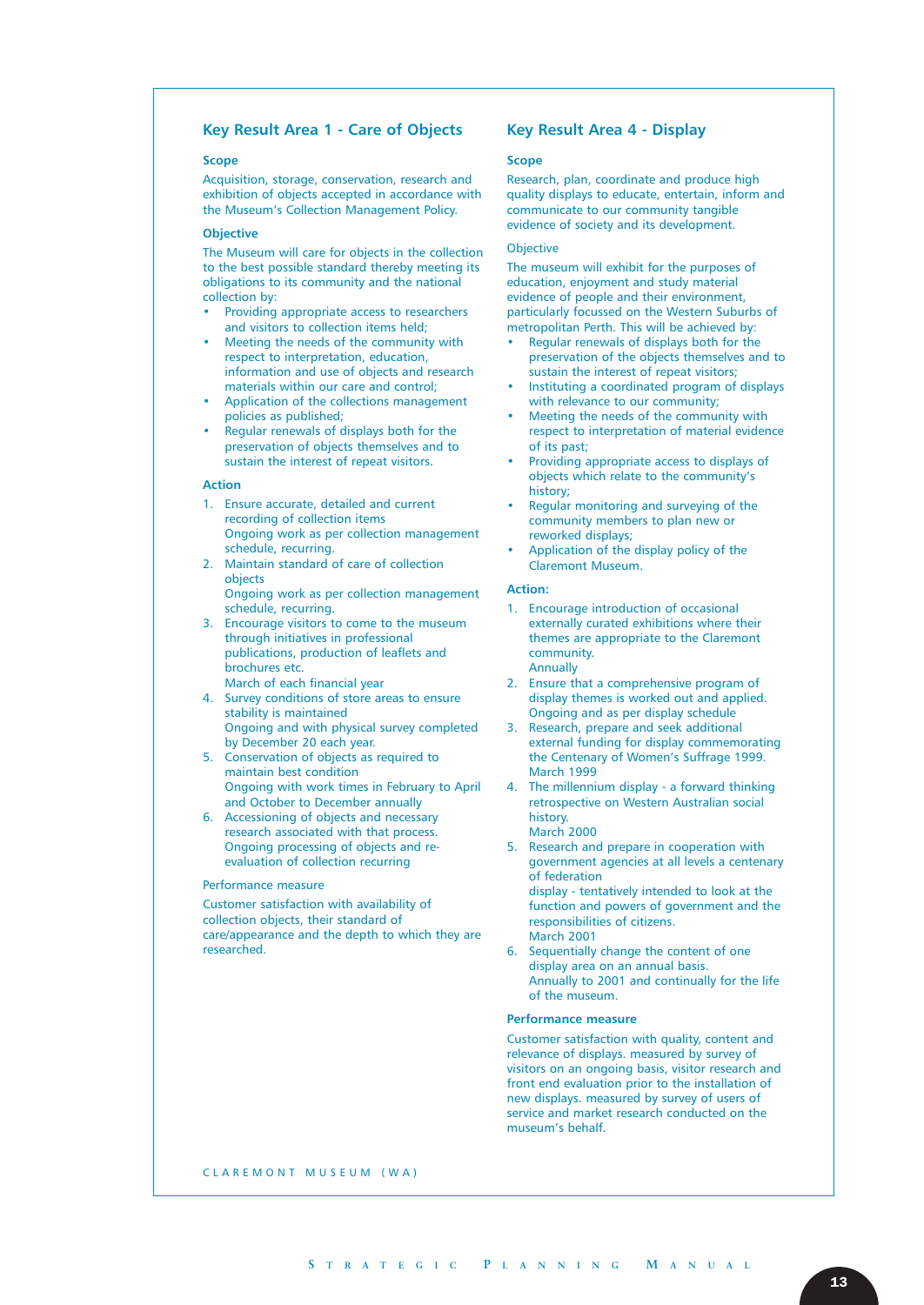manual prepared for staff; 2 private functions held in the gallery in the December party season; a 5% increase in annual attendance figures. What gets measured in an organisation is always what gets done.

At the end of the year, or when the strategy is completed, assess whether you achieved what you thought was possible. If not, why not? The why gives you useful insights into how to make things better. Either the performance indicator was too ambitious, or, the barrier that prevented you reaching the level of service was beyond your control, or…? If it was within your control, what happened? What could you have done? Why didn't you? It's easy to bite off more than you can chew, especially the first time. It's also easy to design Performance Indicators that are not true measures of the outcomes. The trick is to learn from your mistakes and be open in acknowledging them. Don't forget to let everyone know when your museum has exceeded its indicators, too!

#### **Review the Plan periodically**

Because of the short term focus of the operational part of the plan (strategies and tasks), you will need to review the Plan at least annually. Occasionally, it will be timely to review the Vision, Mission and Goals as well. Things change and ongoing stakeholder support relies on your museum knowing about their needs and satisfying or accommodating them. A new local Council, changes to state or federal funding programs, a

gradual shift in the local population, a proliferating collection that needs new guidelines and new partnership opportunities should all prompt a review of all or part of your Plan.

Now, congratulate yourselves! You now have an exciting vision, a list of inspiring goals that don't feel overwhelming, some practical but challenging strategies to implement, a detailed list of tasks allocated between staff and measurements... You're ready to begin the "real work".

If this has been your first attempt at formal planning, don't worry if it's not perfect. Keep an eye on your resources as tasks progress, and if things are getting out of control - staff confused or not coping, excessive expenditure or impossible requirements that weren't foreseen - shift some deadlines into the future to increase your financial and time flexibility. Then review the Plan and modify it to be more realistic.

Planning is time consuming and can interfere with the day to day operations of your museum. But, without it, you can't assess whether your museum has an appropriate program mix, whether you're maximising the potential of your collection, facilities and staff, and whether you're taking advantage of opportunities and changes in your environment - let alone understand the reasons for your less successful ventures and be able to clearly demonstrate your achievements.

#### **Good luck!**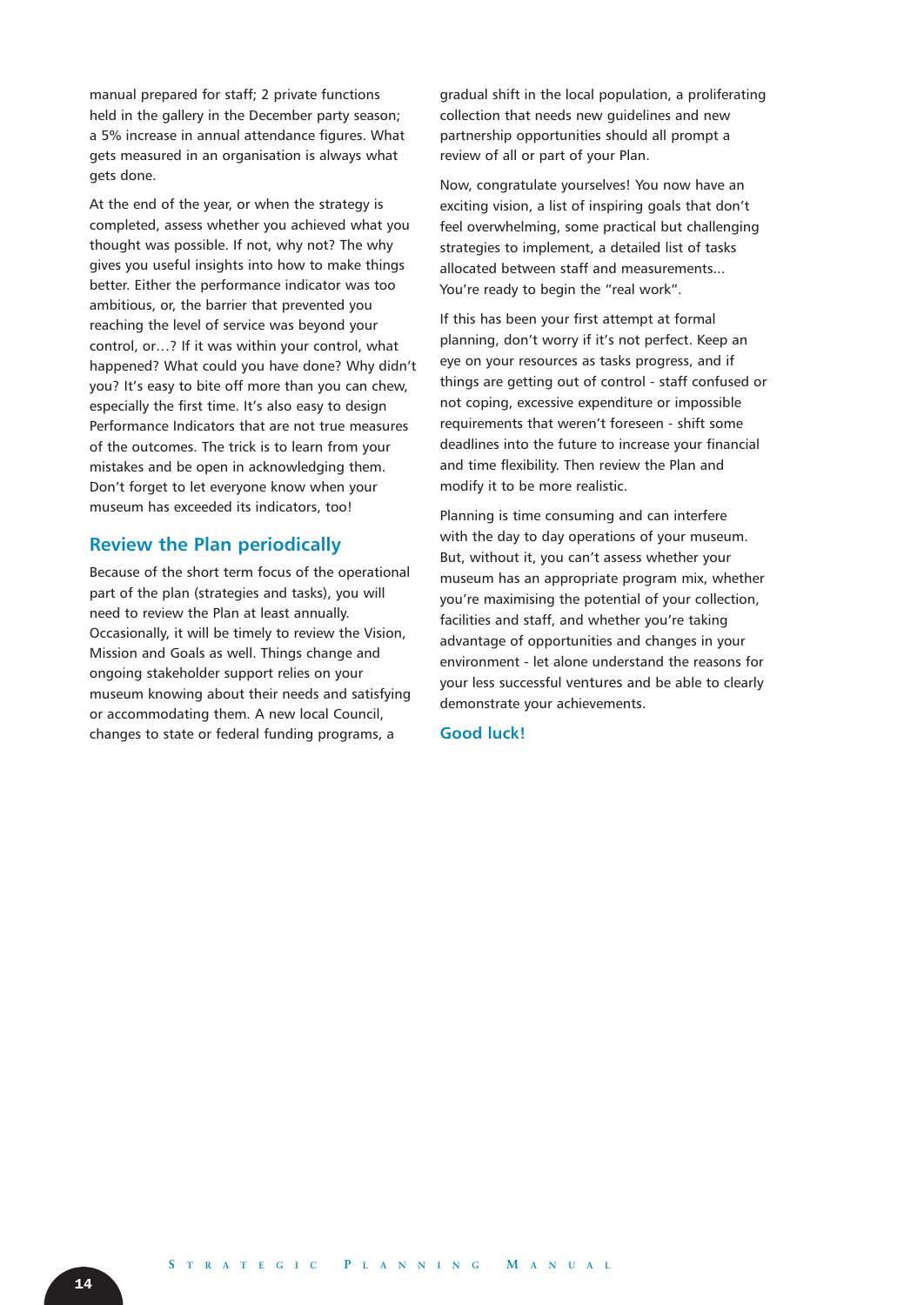# Acknowledgements

#### **Steering Group**

Denis Cameron, Army History Unit Jessica Frean, Museums Australia (Victoria) Simeon Kronenberg, Museums Australia (National) Jessica Read-Brain, Museums Australia (WA)

#### **Acknowledgements**

The following people and organisations contributed through evaluation of the text and/or providing examples: Susie Green, Chapman Valley Historical Society, WA Members and staff, Fort Queenscliff Museum, Vic Judith Kershaw, Port Fairy Historical Society, Vic Rose Lang, 200 Gertrude Street, Vic Lee Ord, Vancouver Arts Centre, WA Members and staff, Royal Australian Signal Corps Museum Deborah Tranter, Cobb & Co Museum, Qld Kathryn Whitfield Claremont Museum, WA Hastings - Western Port Historical Society Inc, Vic Arts Victoria, Dept. of Premier and Cabinet Melbourne's Living Museum of the West, Vic

#### **Material drawn upon for this document**

J. Brown-Parker, *Strategic Planning*, Monash University, 1997

S. Dickman, *The Marketing Mix: Promoting Museums, Galleries and Exhibitions*, Museums Australia, 1995

J. P. Kotter, Leading Change: Why Transformation Efforts Fail, *Harvard Business Review*, March-April1995, pp. 59-67

J. Viljoen, *Strategic Management*, Longman, Melbourne, 1994

#### **Other resources**

Dr Sharron Dickman, *The Marketing Mix: Promoting Museums, Galleries and Exhibitions*, Museums Australia, 1995. Clear and practical planning manual that focuses on marketing. Very useful.

Museums Australia (local branch and national office) can provide you with up to date museum policy material, and information on training available in your region.

Dr Peter Steidel *The Art of Strategic Planning: Visions and Strategies for Cultural Organisations,* Department of Communications and the Arts and Business Victoria, Department of State Development, 1998. Sophisticated and detailed planning manual.

*Caring for Our Culture: National guidelines for museums, galleries and keeping places.* Museums Australia, 1998. An excellent toolbox for you to use in reviewing performance, and points you to additional resources on museum practice.

*Previous Possessions, New Obligations: a Plain English Summary of Policies for Museums in Australia and Aboriginal and Torres Strait Islander Peoples,* Museums Australia, 1996